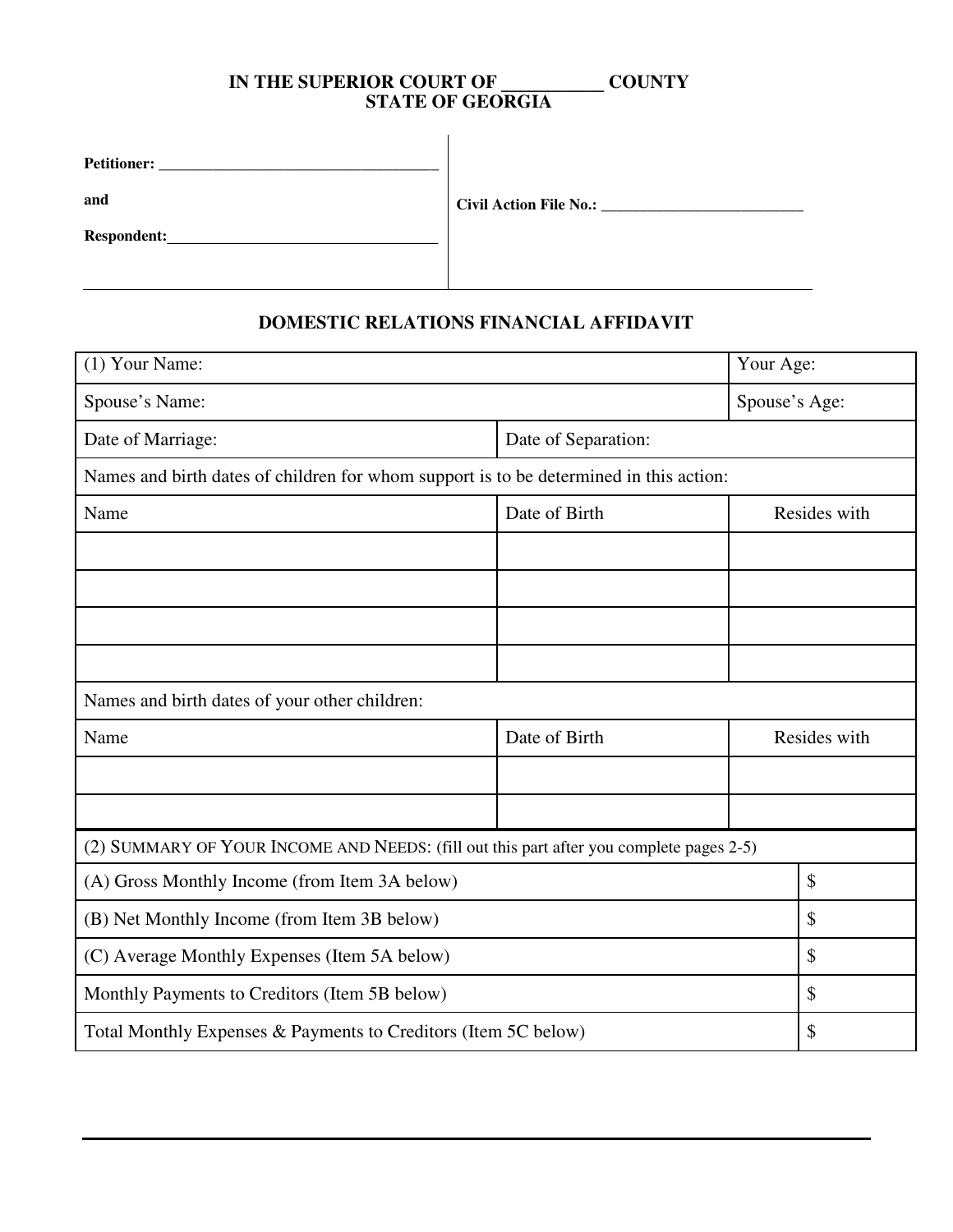| (3) (A) YOUR GROSS MONTHLY INCOME: (Complete this section or attach Child Support Schedule A).<br>(All income must be entered based on monthly average regardless of date of receipt. Where applicable,<br>income should be annualized) |    |  |  |  |
|-----------------------------------------------------------------------------------------------------------------------------------------------------------------------------------------------------------------------------------------|----|--|--|--|
| Salary or Wages — ATTACH COPIES OF 2 MOST RECENT WAGE STATEMENTS                                                                                                                                                                        | \$ |  |  |  |
| Commissions, Fees & Tips                                                                                                                                                                                                                | \$ |  |  |  |
| Income from self-employment, partnership, close corporations and independent contracts<br>(gross receipts minus ordinary and necessary expenses required to produce income) ATTACH<br>SHEET ITEMIZING YOUR CALCULATIONS                 | \$ |  |  |  |
| Rental income (gross receipts minus ordinary and necessary expenses required to produce income)<br>ATTACH SHEET ITEMIZING YOUR CALCULATIONS                                                                                             | \$ |  |  |  |
| <b>Bonuses</b>                                                                                                                                                                                                                          | \$ |  |  |  |
| <b>Overtime Payments</b>                                                                                                                                                                                                                | \$ |  |  |  |
| Severance Pay                                                                                                                                                                                                                           | \$ |  |  |  |
| Recurring Income from Pensions or Retirement Plans                                                                                                                                                                                      | \$ |  |  |  |
| <b>Interest and Dividends</b>                                                                                                                                                                                                           | \$ |  |  |  |
| Trust income                                                                                                                                                                                                                            | \$ |  |  |  |
| <b>Income from Annuities</b>                                                                                                                                                                                                            | \$ |  |  |  |
| <b>Capital Gains</b>                                                                                                                                                                                                                    | \$ |  |  |  |
| Social Security Disability or Retirement Benefits                                                                                                                                                                                       | \$ |  |  |  |
| <b>Worker's Compensation Benefits</b>                                                                                                                                                                                                   | \$ |  |  |  |
| <b>Unemployment Benefits</b>                                                                                                                                                                                                            | \$ |  |  |  |
| Judgments from Personal Injury or Other Civil Cases                                                                                                                                                                                     | \$ |  |  |  |
| Gifts (cash or other gifts that can be converted to cash)                                                                                                                                                                               | \$ |  |  |  |
| Prizes & Lottery Winnings                                                                                                                                                                                                               | \$ |  |  |  |
| Alimony and maintenance from persons not in this case                                                                                                                                                                                   | \$ |  |  |  |
| Assets which are used for support of family                                                                                                                                                                                             | \$ |  |  |  |
| Fringe Benefits (if significantly reduce living expenses)                                                                                                                                                                               | \$ |  |  |  |
| Any Other Income (Do not include means-tested public assistance, such as TANF or food stamps.)                                                                                                                                          | \$ |  |  |  |
| <b>TOTAL Gross Monthly Income</b> (also write in 2A on page one)                                                                                                                                                                        | \$ |  |  |  |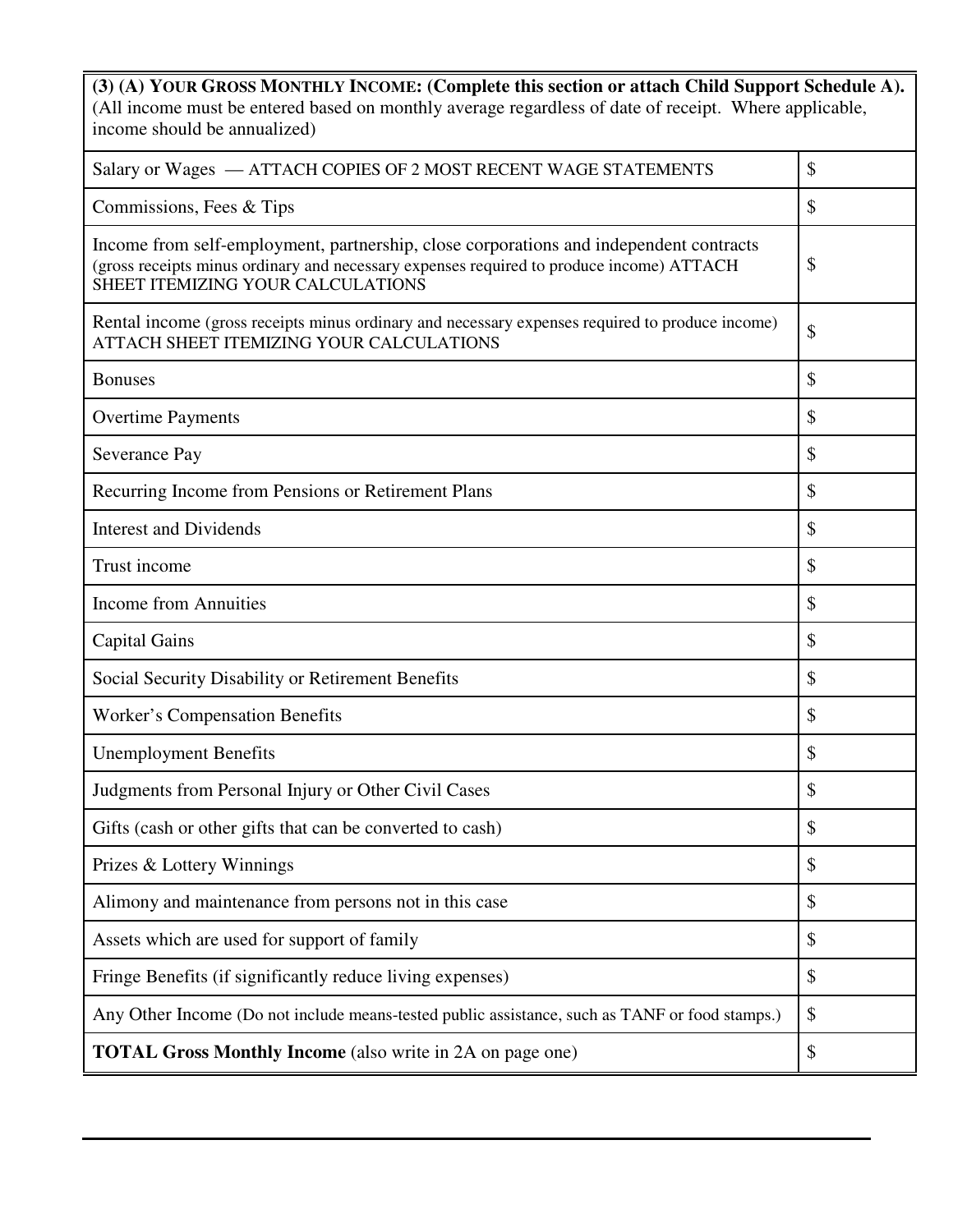(3)(B) Net Monthly Income From Employment (deducting only state and federal taxes and FICA) (also write in 2B on page one)

Your Pay Period (i.e., monthly, weekly, etc.):

Number of Exemptions Claimed by You for Tax Purposes:

## $(4)$  ASSETS

(List all assets here, including both non-marital and marital property. If you claim or agree that all or part of an asset is non-marital, indicate the non-marital portion under the appropriate spouse's column and state the amount and the basis: pre-marital, gift, inheritance, source of funds, etc. The total value of each asset must be listed in the "value" column. "Value" means what you feel the item of property would be worth if it were offered for sale.)

| <b>Description</b>                                                 | Value        | Separate<br>Asset of<br><b>Petitioner</b> | <b>Separate</b><br>Asset of<br>Respondent | <b>Basis of the Claim</b><br>(pre-marital, gift,<br>inheritance, etc.) |  |  |
|--------------------------------------------------------------------|--------------|-------------------------------------------|-------------------------------------------|------------------------------------------------------------------------|--|--|
| Cash                                                               | $\mathbb{S}$ | ${\mathbb S}$                             | $\mathbb{S}$                              |                                                                        |  |  |
| Stocks, Bonds                                                      | \$           | \$                                        | $\mathbb{S}$                              |                                                                        |  |  |
| CD's / Money Market Accounts                                       | $\mathbb{S}$ | \$                                        | \$                                        |                                                                        |  |  |
| Bank Accounts (list each account below):                           |              |                                           |                                           |                                                                        |  |  |
| (1)                                                                | $\mathbb{S}$ | $\mathbb S$                               | $\mathbb S$                               |                                                                        |  |  |
| (2)                                                                | \$           | \$                                        | \$                                        |                                                                        |  |  |
| (3)                                                                | $\mathbb{S}$ | $\mathcal{S}$                             | \$                                        |                                                                        |  |  |
| Retirement Pensions, 401(k), IRA or<br>Profit-Sharing              | $\mathbb{S}$ | $\mathcal{S}$                             | $\mathcal{S}$                             |                                                                        |  |  |
| Money Owed to You (or Spouse)                                      | $\mathbb{S}$ | $\mathcal{S}$                             | ${\mathbb S}$                             |                                                                        |  |  |
| Tax Refund Owed to You                                             | $\mathbb{S}$ | ${\mathbb S}$                             | $\mathcal{S}$                             |                                                                        |  |  |
| Real Estate (list properties & mortgages):                         |              |                                           |                                           |                                                                        |  |  |
| Home                                                               | $\mathbb{S}$ | \$                                        | $\mathbb{S}$                              |                                                                        |  |  |
| Debt owed on Home                                                  | $\mathbb{S}$ |                                           |                                           |                                                                        |  |  |
| <b>Other Real Estate</b>                                           | $\mathbb{S}$ | \$                                        | $\mathbb{S}$                              |                                                                        |  |  |
| Debt owed on Other Real Estate                                     | $\mathbb{S}$ |                                           |                                           |                                                                        |  |  |
| Automobiles / Vehicles (list vehicles & amounts owed on each one): |              |                                           |                                           |                                                                        |  |  |
| (1)                                                                | \$           | $\mathcal{S}$                             | \$                                        |                                                                        |  |  |
| Debt owed on Vehicle (1)                                           | \$           |                                           |                                           |                                                                        |  |  |
| (2)                                                                | \$           | \$                                        | \$                                        |                                                                        |  |  |
| Debt owed on Vehicle (2)                                           | \$           |                                           |                                           |                                                                        |  |  |

\$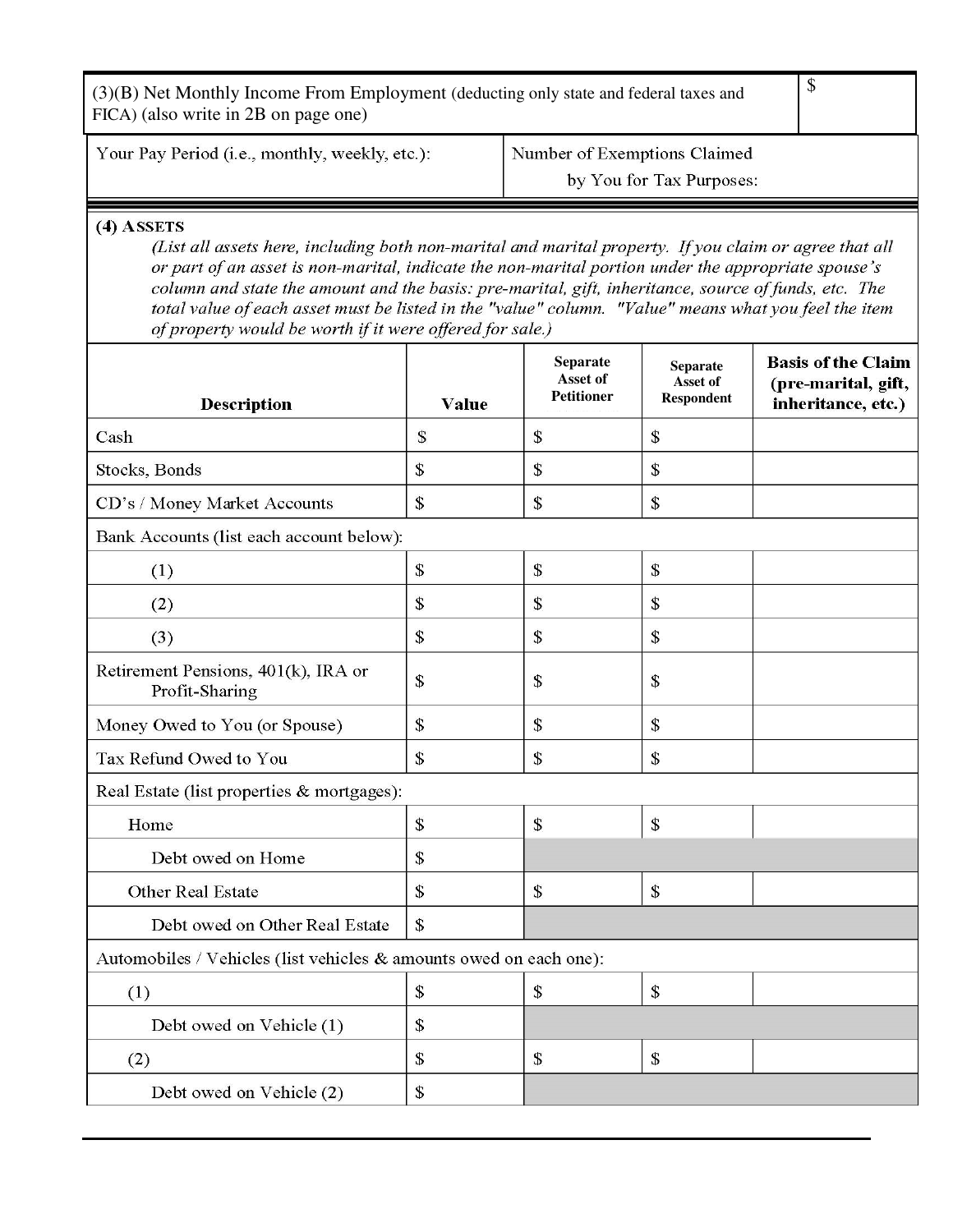| (4) ASSETS (continued)<br><b>Description</b>                  | <b>Value</b>  | <b>Separate</b><br>Asset of<br><b>Petitioner</b>   | Separate<br>Asset of<br>Respondent |  | <b>Basis of the Claim</b><br>(pre-marital, gift,<br>inheritance, etc.) |  |
|---------------------------------------------------------------|---------------|----------------------------------------------------|------------------------------------|--|------------------------------------------------------------------------|--|
| Life Insurance (net cash value)                               | \$            | \$                                                 | \$                                 |  |                                                                        |  |
| Furniture / Furnishings                                       | \$            | \$                                                 | \$                                 |  |                                                                        |  |
| Jewelry                                                       | \$            | \$                                                 | \$                                 |  |                                                                        |  |
| Collectibles                                                  | $\mathcal{S}$ | \$                                                 | $\mathbb{S}$                       |  |                                                                        |  |
| Other Assets (specify):                                       | $\$$          | \$                                                 | \$                                 |  |                                                                        |  |
|                                                               | $\mathcal{S}$ | \$                                                 | $\mathcal{S}$                      |  |                                                                        |  |
|                                                               | \$            | \$                                                 | $\mathbb{S}$                       |  |                                                                        |  |
| <b>TOTAL ASSETS</b>                                           | \$            | \$                                                 | \$                                 |  |                                                                        |  |
| AVERAGE MONTHLY EXPENSES FOR YOU AND YOUR HOUSEHOLD<br>(5)(A) |               |                                                    |                                    |  |                                                                        |  |
|                                                               |               | <b>HOUSEHOLD EXPENSES</b>                          |                                    |  |                                                                        |  |
| Mortgage or Rent Payments                                     | \$            | Gas                                                |                                    |  | \$                                                                     |  |
| Property taxes                                                | \$            | Repairs & Maintenance                              | $\mathcal{S}$                      |  |                                                                        |  |
| Homeowner's / Renter's Insurance                              | \$            | Lawn Care                                          |                                    |  | \$                                                                     |  |
| Electricity                                                   | $\mathcal{S}$ | Pest Control                                       |                                    |  | $\mathcal{S}$                                                          |  |
| Water                                                         | \$            | Cable TV / Internet Access                         |                                    |  | \$                                                                     |  |
| Garbage & Sewer                                               | S             | Misc. Household & Grocery Items                    |                                    |  | \$                                                                     |  |
| Telephones                                                    |               | Meals Outside Home                                 |                                    |  | \$                                                                     |  |
| <b>Residential Lines</b>                                      | ${\mathbb S}$ | Other (specify)                                    |                                    |  | $\mathcal{S}$                                                          |  |
| Cellular Telephones                                           | \$            |                                                    |                                    |  | ${\mathbb S}$                                                          |  |
| <b>AUTOMOTIVE</b>                                             |               |                                                    |                                    |  |                                                                        |  |
| Gasoline & Oil                                                | $\mathbb{S}$  | Auto Tags / Registration / License                 | \$                                 |  |                                                                        |  |
| Repairs & Maintenance                                         | \$            | $\mathbb{S}$<br>Insurance                          |                                    |  |                                                                        |  |
|                                                               |               | <b>OTHER VEHICLES (boats, trailers, RVs, etc.)</b> |                                    |  |                                                                        |  |
| Gasoline & Oil                                                | \$            | Tags / Registration / License                      |                                    |  | $\mathcal{S}$                                                          |  |
| Repairs & Maintenance                                         | \$            | \$<br>Insurance                                    |                                    |  |                                                                        |  |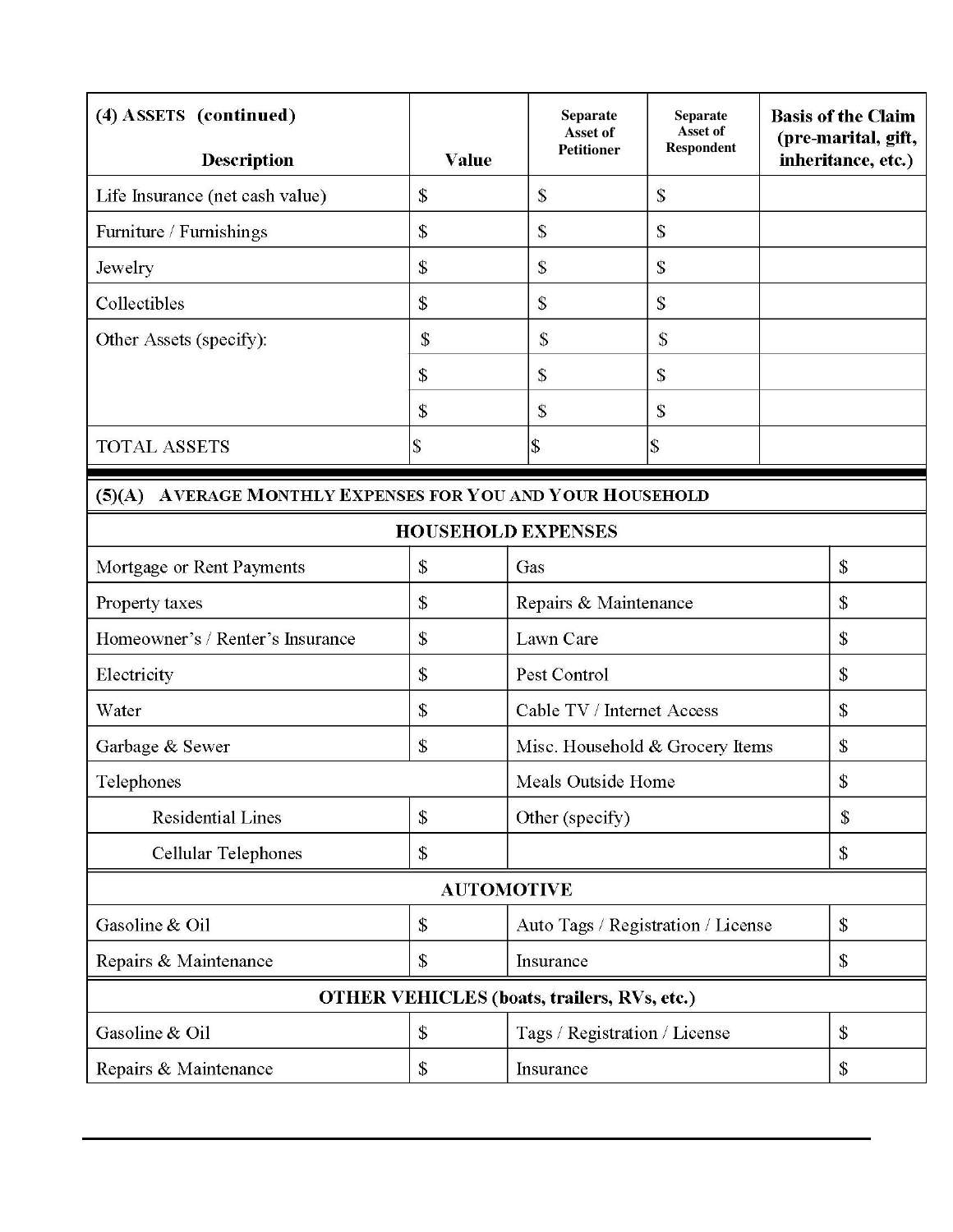| <b>CHILDREN'S EXPENSES</b>                                             |                                                                                     |    |
|------------------------------------------------------------------------|-------------------------------------------------------------------------------------|----|
| Child Care (total monthly cost)                                        | \$<br>Allowance                                                                     | \$ |
| <b>School Tuition</b>                                                  | \$<br>Children's Clothing                                                           | \$ |
| Tutoring                                                               | \$<br>Diapers                                                                       | \$ |
| Private lessons (e.g., music, dance)                                   | \$<br>Medical, Dental, Prescriptions (out-of-<br>pocket uncovered expenses)         | \$ |
| School Supplies / Expenses                                             | \$<br>Grooming / Hygiene                                                            | \$ |
| Lunch Money                                                            | \$<br>Gifts from children to others                                                 | \$ |
| Other Educational Expenses (list type & amount):                       | Entertainment                                                                       | \$ |
|                                                                        | \$<br>Activities (including extra-curricular,<br>school, religious, cultural, etc.) | \$ |
|                                                                        | \$<br><b>Summer Camps</b>                                                           | \$ |
| <b>OTHER INSURANCE</b>                                                 |                                                                                     |    |
| <b>Health Insurance</b>                                                | \$<br>Life Insurance                                                                | \$ |
| Children's portion:                                                    | \$<br>Relationship of Beneficiary:                                                  |    |
| Dental Insurance                                                       | \$<br>Disability Insurance                                                          | \$ |
| Children's portion:                                                    | \$<br>Other Insurance (specify)                                                     | \$ |
| <b>Vision Insurance</b>                                                | \$                                                                                  | \$ |
| Children's portion:                                                    | \$                                                                                  | \$ |
| YOUR OTHER EXPENSES                                                    |                                                                                     |    |
| Dry Cleaning & Laundry                                                 | \$<br>Publications                                                                  | \$ |
| Clothing                                                               | \$<br>Dues, Clubs                                                                   | \$ |
| Medical / Dental / Prescription (out-of-<br>pocket uncovered expenses) | \$<br>Religious & Charities                                                         | \$ |
| Your Gifts (special holidays)                                          | \$<br>Pet expenses                                                                  | \$ |
| Entertainment                                                          | \$<br>Alimony Paid to Former Spouse                                                 | \$ |
| Recreational Expenses (e.g., fitness)                                  | \$<br>Child Support Paid for other children                                         | \$ |
| Vacations                                                              | \$<br>Date of initial CS order:                                                     |    |
| Travel Expenses for Visitation                                         | \$<br>Other (attach sheet to list)                                                  | \$ |